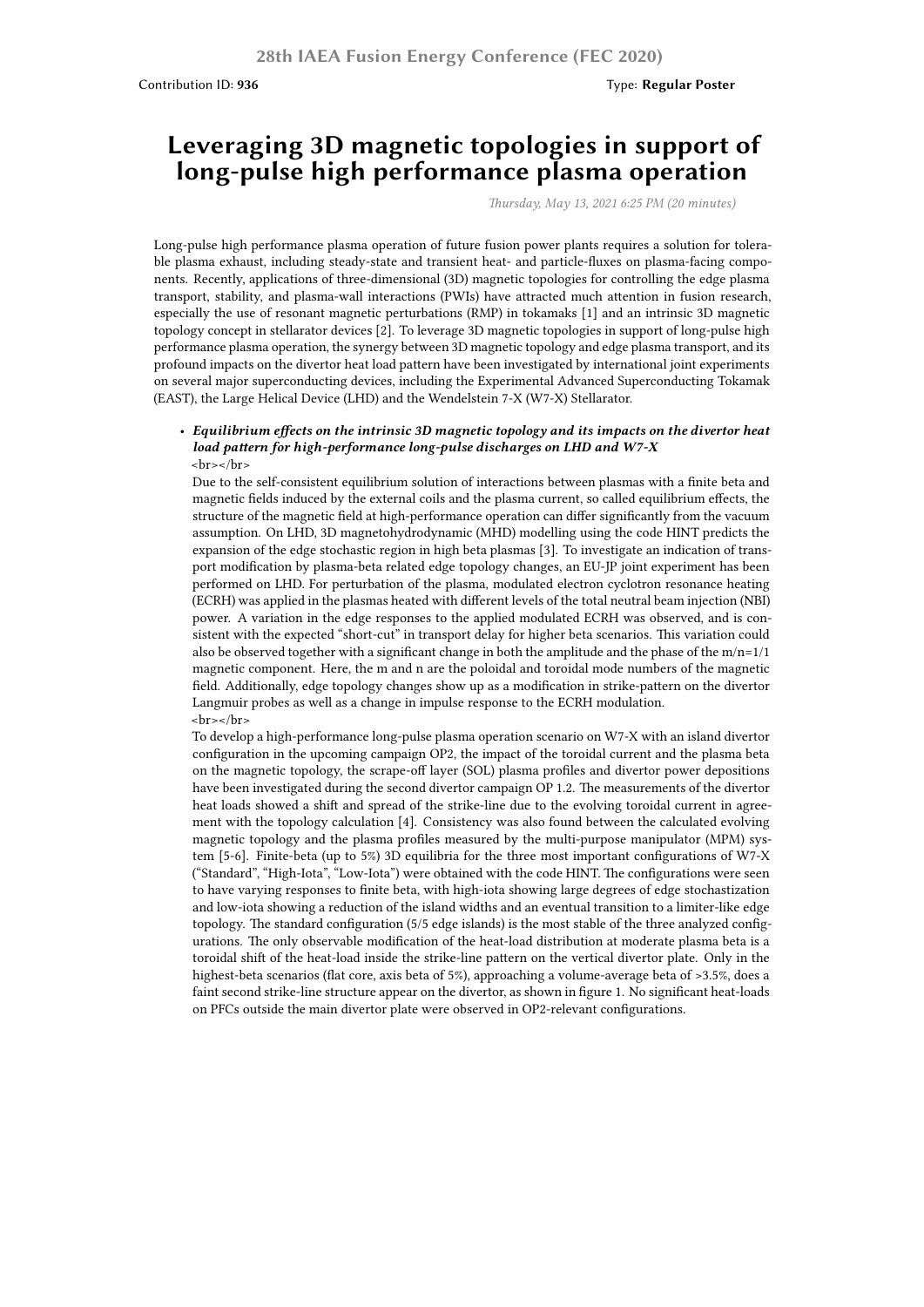

Figure 1: Heat-flux predictions onto the divertor plates of W7-X for its standard island divertor configuration at different plasma betas

• *Active control of the redistribution of the divertor flux by the synergy of the supersonic-molecularbeam-injection (SMBI) and the 3D magnetic topology induced by the LHWs on EAST* <br></br>

The magnetic topology change induced by lower hybrid waves (LHWs) and its profound effects on the edge transport and stability has been investigated on EAST [8]. Transport enhancement at the plasma edge during the application of LHWs has been identified during the ECRH modulation experiment. The time delay of the ECRH heat pulse propagating to the divertor plate decreased from 70 ms to 40 ms when the 2.45 GHz LHW was applied, and it dropped further to 20 ms when the 4.6 GHz LHW was switched on. The impact of the LHW-induced magnetic topology change on the heat flux distribution has been simulated by utilizing a self-consistent fluid 3D edge plasma Monte-Carlo code coupled to a kinetic neutral particle transport code (EMC3-EIRENE), and it agrees well with experimental observations [9]. Furthermore, active control of the redistribution of the divertor flux has been developed by exploiting the synergy of the SMBI and the magnetic perturbations induced by the LHWs on EAST. To reveal the underlying physical mechanism, first simulations using the EMC3-EIRENE with good agreements to the experimental findings were performed [10]. These simulations show that the ions and electrons originating from the ionization of injected neutral particles in the plasma edge flow along the magnetic flux tube towards the divertor, thus directly increasing the divertor flux on the split strike lines in the footprint. Combining this with the multi-lobe structure of the edge magnetic topology, active control of the divertor flux can be realized by adjusting the SMBI position or the phase of the magnetic perturbations.

#### **References:**

- [1] Y. Liang, et al., Nucl. Fusion 53 (2013) 073036
- [2] T.S. Pedersen, et al, Nucl. Fusion, 59 (2019), 096014
- [3] Y.Suzuki, et al., Nucl. Fusion, 53 (2013) 073045;
- [4] Y. Gao, et al., Nucl. Fusion 59 (2019) 106015
- [5] Y. Liang, et al., Nucl. Fusion 57 (2017), 066049
- [6] C. Killer, et al., Plasma Phys. Control. Fusion 61 (2019) 125014
- [7] P. Drews, et al., Nuclear Material and Energy 19 (2019) 179-183
- [8] Y. Liang, et al., Physical review letters 110 (2013), 235002
- [9] S. Xu et al., Nucl. Fusion (2018), 106008
- [10] S. Xu et al., accepted by Nucl. Fusion (2020)

## **Affiliation**

Forschungszentrum Jülich GmbH

### **Country or International Organization**

Germany